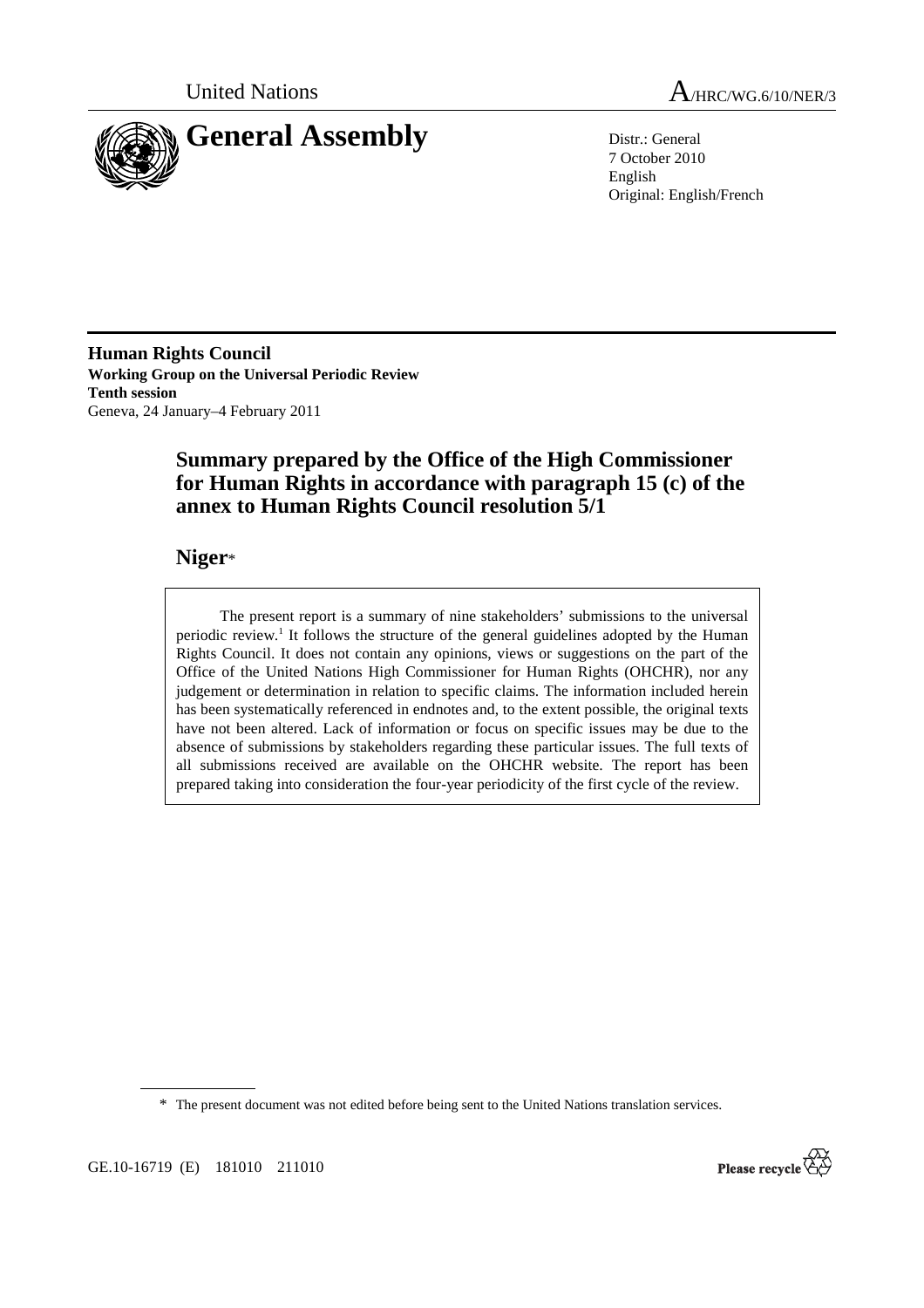# **I. Background and framework**

### **A. Scope of international obligations**

1. The Association pour la Défense des Enfants du Niger (ADENI) indicates that the Niger has signed and ratified several international and regional legal instruments concerning the rights of the child, but that despite these ratifications, the State does not allocate the necessary resources to ensure the effective implementation of these conventions and of the various recommendations made by the Committee on the Rights of the Child.<sup>2</sup>

2. The Coordination des ONG et Associations Féminines Nigériennes (CONGAFEN) reports that support from women in parliament for the Optional Protocol to the Convention on the Elimination of All Forms of Discrimination against Women has been weak and that there has been a lack of information and genuine debate about the Protocol. There has been hesitation from the Government, which is evident from the reservations entered at the time the Convention was ratified. There has also been a lack of coordination among civil society organizations in calling for the withdrawal of the reservations to the Convention and the ratification of the Protocol.3

3. Amnesty International (AI) expressed concern that there is no crime of torture in the 1961 Penal Code as required by Article 4 of the Convention against Torture to which Niger is a party.<sup>4</sup>

### **B. Constitutional and legislative framework**

4. The Observatoire National des Droits de l'Homme et des Libertés Fondamentales (ONDHLF) says that the Niger has not had a constitution since 18 February 2010 and that the country's legal framework is governed by Order No. 2010-01 of 22 February 2010 on the organization of the public authorities during the transitional period, as amended by Order No. 2010-05 of 30 March 2010. The Niger's transitional authorities have affirmed their commitment to the universal values and principles guaranteed by the State for all its citizens, regardless of sex, race or religion. Moreover, numerous laws and regulations reinforce and put into practice the human rights and freedoms laid down by regional and international legal instruments.<sup>5</sup>

5. AI noted that in the last couple of years, Niger's Constitution and key institutions have been severely undermined by the authorities.<sup>6</sup> In May 2009, the former President dissolved Parliament, and in June 2009 he dissolved the Constitutional Court and assumed emergency powers. In February 2010, a coup led by a military junta deposed the President and suspended the Constitution in force since 1999. The new administration also dissolved the Government, promised a new Constitution to be put to a referendum, committed itself to holding free and transparent elections before March 2011, and pledged that the new leaders would not be candidates in these elections.<sup>7</sup> AI indicated that the draft Constitution, prepared by a committee of experts in May 2010, reaffirms its opposition to dictatorship, impunity, corruption and nepotism, and its commitment to the Universal Declaration of Human Rights, the International Covenant on Civil and Political Rights, the International Covenant on Economic, Social and Cultural Rights, the African Charter on Human and Peoples' Rights and the Economic Community of West African States (ECOWAS) Protocol on Democracy and Good Governance.<sup>8</sup>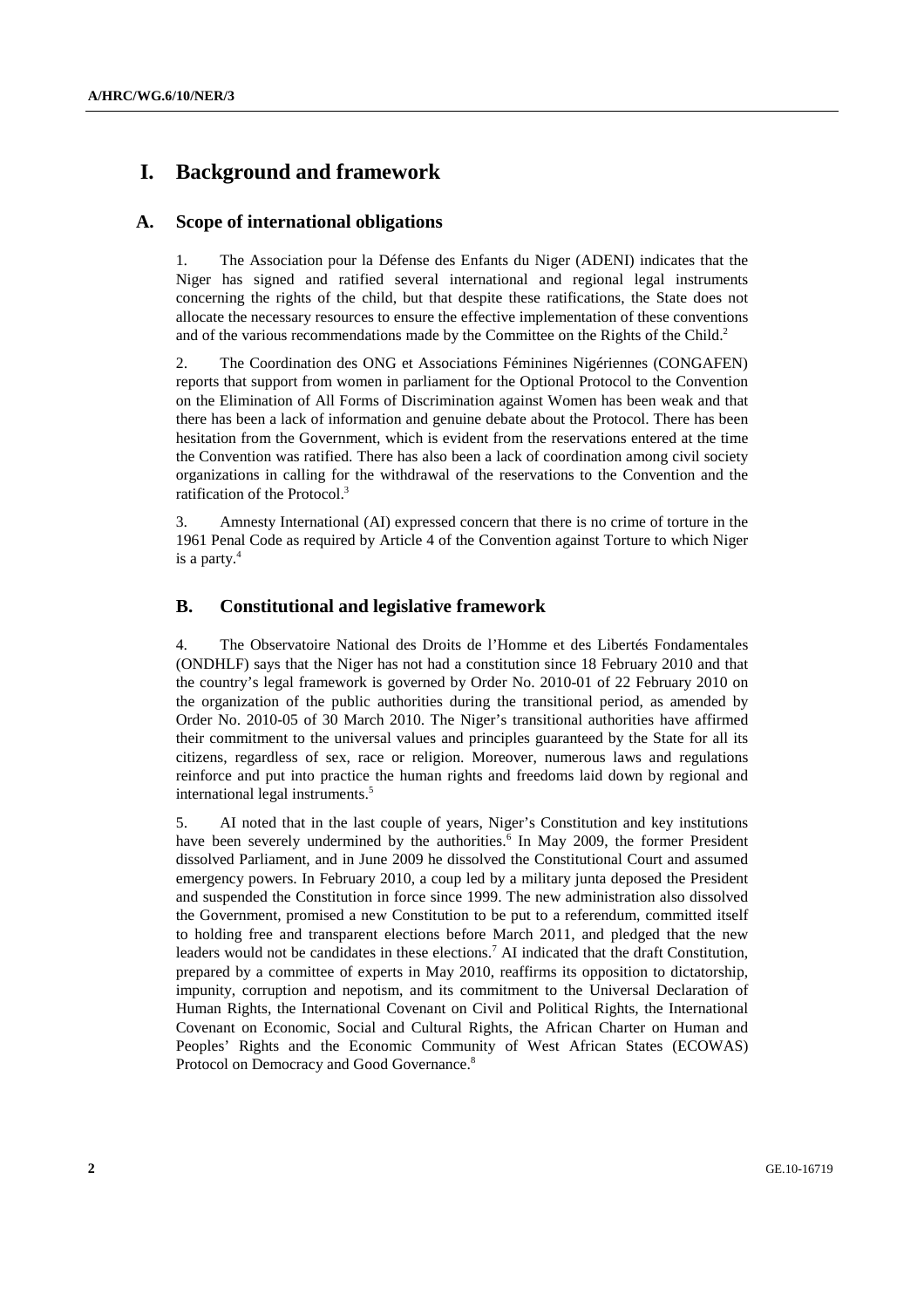### **C. Institutional and human rights infrastructure**

6. The joint report (RC 1) notes that the Niger is again in a transitional period and has not had a constitution since 18 February 2010, though it does still possess institutions to guarantee the promotion and protection of human rights.<sup>9</sup> ONDHLF indicates that the transitional authorities have pledged to restore democracy and guarantee the exercise of human rights, and set up ONDHLF to promote and protect human rights during the transitional period, among other things.<sup>10</sup> Nevertheless, RC 1 recommends that the Government establish a national human rights commission that is independent of the executive, in accordance with the Paris Principles.<sup>11</sup>

## **II. Promotion and protection of human rights on the ground**

#### **Implementation of international human rights obligations**

#### **1. Equality and non-discrimination**

7. RC 1 indicates that despite some advances, women in the Niger continue to suffer from discrimination. Not one of the eight regional governors throughout the country is a woman. Girls' education suffers because of discrimination and girls are forced into early marriages. According to the 2008 report by the Association Nigérienne de Défense des Droits de l'Homme, 14.4 per cent of adolescents aged 10 to 14 are or have already been married.<sup>12</sup>

#### **2. Right to life, liberty and security of the person**

8. AI noted that there have been no executions in Niger since 1976, and considered Niger to be abolitionist in practice, in view of the absence of executions since 1976 and its established practice not to carry out executions.<sup>13</sup> AI noted however that under the 1961 Penal Code, a wide range of offences carries the death penalty and death sentences continued to be imposed by the courts. At least one death sentence is known to have been handed down in 2008. AI stated that, in December 2007 and December 2008, Niger abstained at the vote on United Nations General Assembly resolutions 62/149 and 63/168 calling on all States that still retain the death penalty to establish a moratorium on executions with a view to abolishing the death penalty.<sup>14</sup> AI recommended that Niger immediately remove all provisions in national law which are in breach of international human rights law. It also recommended that Niger ensure rigorous compliance in all death penalty cases with international standards for fair trial, and that Niger should ratify the Second Optional Protocol to the International Covenant on Civil and Political Rights, aiming at the abolition of the death penalty.15

9. AI noted that from the beginning of the Tuareg armed uprising in February 2007, members of the security forces extra judicially killed dozens of people suspected of links with the Tuareg opposition.<sup>16</sup> Among the incidents cited by AI was that of May 2007 when three men, aged between 65 and 85, were killed reportedly by members of the security forces in Tizirzait allegedly because one of them had a satellite phone which might have raised suspicion of possible links with the Tuareg armed opposition movement, the Niger People's Movement for Justice (Mouvement Nigérien pour la Justice (MNJ)).<sup>17</sup> AI further cited an incident in November and December 2007 when at least 11 civilians were unlawfully killed by the security forces, apparently in reprisals for attacks carried out by the MNJ.18 AI recommended that the Government open investigations into unlawful killings, notably in the context of the Tuareg conflict, bring to justice those responsible of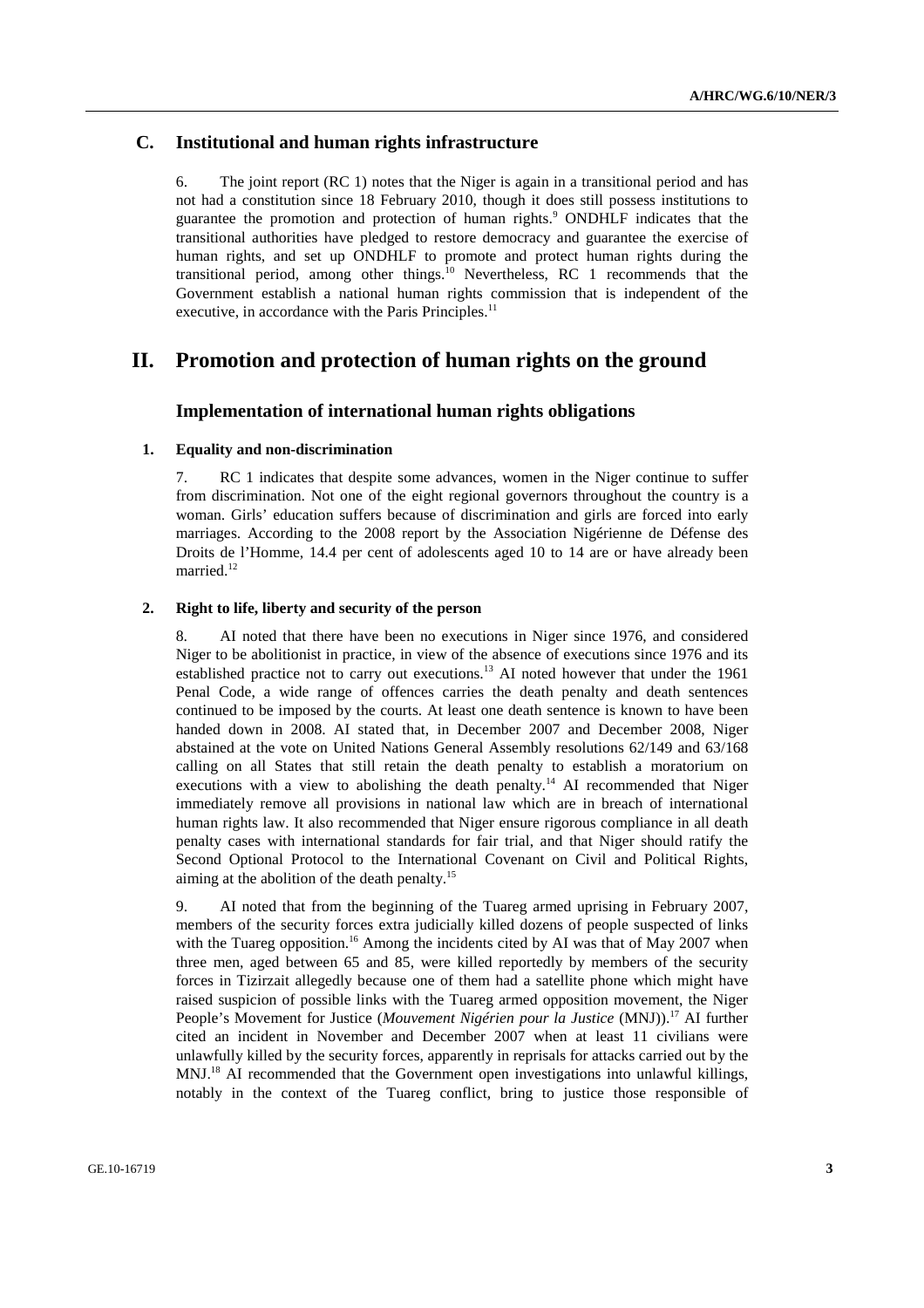extrajudicial executions, notably members of the security forces, and provide reparation for the relatives of victims of extrajudicial executions.<sup>19</sup>

10. AI indicated that in 2007 and 2008, armed forces were reported to have tortured people in the context of the conflict with Tuareg armed opposition groups.<sup>20</sup> AI recommended to the Government that they give clear instructions to the security forces to always act in compliance with international human rights law, in particular the right to life and the prohibition of torture and other ill-treatment.<sup>21</sup> Furthermore, AI recommended that the Government bring national legislation on torture and other ill-treatment in line with international human rights standards and amend the 1961 Penal Code to include a comprehensive definition of torture as provided for in article 1 of the United Nations Convention against Torture.<sup>22</sup>

11. ONDHLF says that reforms have been undertaken to improve the penal system with the support of outside partners. Despite this, a number of problems continue to hinder efforts to ensure the protection of the rights of persons deprived of their liberty. These problems are related to an infrastructure that is not amenable to the introduction of reforms (dilapidated, cramped and unsanitary detention cells, police stations and gendarmeries that are poorly equipped in terms of material, educational and logistical resources, dilapidated and overcrowded prisons, courts lacking human and material resources, etc.). On top of these problems, police stations and gendarmeries also face the problem of feeding persons held in custody. In practice, these persons are fed by their families or by the police officers on duty.23

12. RC 1 notes that women are victims of various types of violence in the Niger (physical, sexual and mental violence).<sup>24</sup> This includes beatings in their homes, rapes, insults, degrading comments, and threats of divorce or repudiation that cause the woman emotional stress. RC 1 recommends improving the legal framework for women's rights by withdrawing the reservations entered when the Niger ratified the Convention on the Elimination of All Forms of Discrimination against Women, ratifying the Protocol to the African Charter on Human and Peoples' Rights on the Rights of Women, and adopting a national family code. RC 1 also recommends that the State should enhance Act No. 2000- 008 of 7 June 2000 establishing a quota system for elected government positions and civil service posts, and should adopt a law criminalizing violence against women.<sup>25</sup> RC 1 further recommends taking administrative measures to ensure that Act No. 06-2003 on female circumcision, as amended in 2006, is effectively enforced throughout the country, in order to put a stop to this cultural practice that is harmful to girls' health.<sup>26</sup> ONDHLF says that despite the efforts to promote and protect the rights of women, much remains to be done insofar as women still face numerous constraints, particularly in relation to domestic violence.<sup>27</sup>

13. RC 1 notes that slavery-like practices still exist in certain regions of the country and are an infringement of the inalienable rights and freedoms of the human person.<sup>28</sup> ONDHLF indicates that despite the fact that the Niger's laws include provisions outlawing slavery, it is an age-old practice in certain parts of the country where hereditary castes and customs persist.29 AI noted that in October 2009, the Community Court of Justice of the Economic Community of West African States (ECOWAS) ordered the Government of Niger to pay reparations to a woman who had been kept as a domestic and sexual slave for a decade. The landmark decision corroborated denunciations by several international and national NGOs that there were still slaves in Niger despite the criminalization of this practice in 2003. AI recommended that Niger ensure that the 2003 law which makes slavery a criminal offence be effectively enforced and that all people suspected of practising slavery be prosecuted. AI also recommended that Niger develop mechanisms for full and fair reparations for victims of slavery, including compensation and rehabilitation.<sup>30</sup>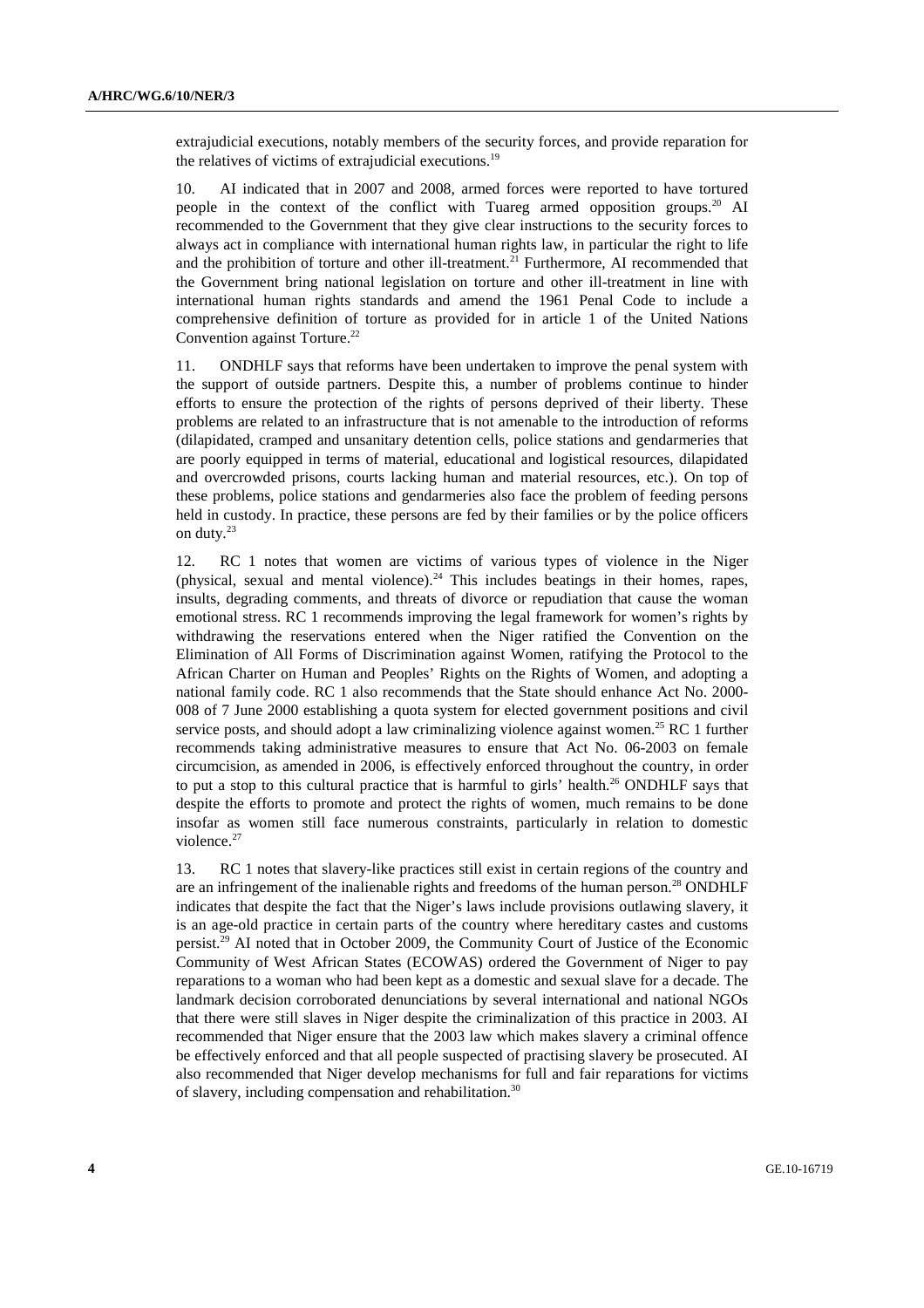14. ADENI refers to the vulnerability of children to the worst forms of child labour and indicates that there are several causes of child labour in the Niger, the primary causes being widespread poverty, weak economic growth, parents' ignorance of the effects of child labour, poor performance in school, unemployment, and having parents with physical disabilities.31 ONDHLF points out that in violation of legal instruments against the trafficking of persons, children are forced by their religious teachers to beg, while others work as domestics or in quarries or on farms.<sup>32</sup> ADENI recommends establishing a system to collect, process and disseminate information and data on child labour, and recommends that the Niger take measures to make families and children less vulnerable by implementing community development programmes that address education, health and the fight against poverty and ignorance.<sup>33</sup> ADENI also advocates establishing and implementing institutional arrangements to care for vulnerable children and children who have been abused or exploited.<sup>34</sup>

15. Global Initiative to End All Corporal Punishment against Children (GIEACPC) noted that corporal punishment is lawful at home. Provisions against violence and abuse in the Constitution, the 1961 Penal Code amended in 2004 and Act No. 62-11 (1962) are not interpreted as prohibiting all corporal punishment in child-rearing. A Family Code and Children's Code are being drafted but no details of their provisions are available. There is no explicit prohibition of corporal punishment in schools. In the penal system, corporal punishment is unlawful as a sentence for crime but it is not prohibited as a disciplinary measure in penal institutions. It is lawful in alternative care settings.<sup>35</sup>

#### **3. Administration of justice, including impunity, and the rule of law**

16. RC 1 notes infringements of the freedom of association, freedom of assembly and the freedom to demonstrate, and points out that serious human rights violations have not always been elucidated, which entrenches impunity in the Niger.<sup>36</sup> AI recommended that the Government repeal amnesty laws and bring to justice those responsible for human rights violations regardless of how much time has elapsed since the commission of the violation. AI also recommended that Niger take immediate steps to establish an independent complaints mechanism with a mandate to investigate all allegations of human rights violations and abuses by security forces and armed opposition groups.<sup>37</sup>

17. Association 3T (A3T) refers to the armed conflict that has resulted in the death of civilians and their burial in mass graves and says that those deaths have not yet been dealt with by the courts. A3T asks the Niger to open an inquiry into summary arrests and the deaths of civilians during the armed conflict and to establish a commission of inquiry to look into these issues and to hear the testimony of the persons and families involved.<sup>38</sup>

18. ADENI indicates that the Niger adopted Order No. 99-11 of 14 May 1999 on the establishment, composition, organization and mandate of juvenile courts, in order to comply with the international and African conventions on the rights of the child it has ratified.<sup>39</sup> According to ADENI, however, government measures and activities to help incarcerated minors have been too feeble, and no budget has been allocated to their education. ADENI reports that living quarters for minors only exist for boys and are not set up in all prisons or in all parts of the country. Few youth-court judges have been appointed; in certain courts it is the judges of first instance who preside, and there is no juvenile chamber of the appeals court.<sup>40</sup>

#### **4. Freedom of religion or belief, expression, association and peaceful assembly, and right to participate in public and political life**

19. AI noted that over the past four years, an increasing number of restrictions have been placed on the rights to freedom of expression and assembly.<sup>41</sup> On three occasions in 2007, 2008 and 2009, the authorities imposed a blackout on media coverage of the northern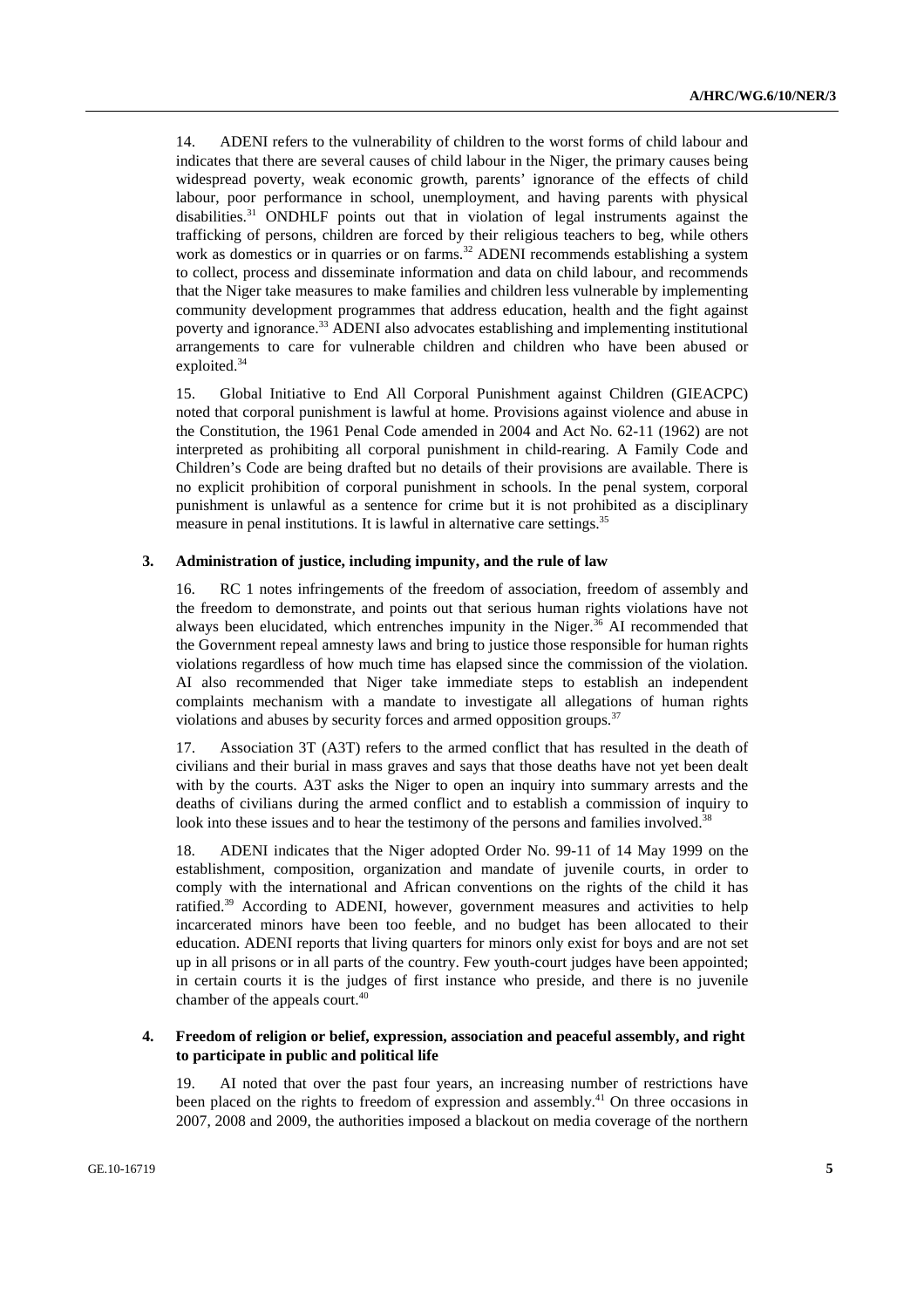Tuareg uprising. Journalists were banned from travelling to the north of the country where the unrests occurred. Some of them were arrested and accused of links with armed groups. AI noted that Radio France International (RFI) was suspended for three months and Saharan FM, the main private radio in Agadez, was closed indefinitely. In June 2009, the Dounia media group was closed down for several days for airing a statement by the opposition accusing President Tandja of staging a coup.42. RC 1 indicates that over the past 10 years major difficulties have hindered the exercise of the freedom of the press and freedom of expression, including the questioning and imprisonment of journalists and the suspension or closure of newspapers.<sup>43</sup> AI indicated that throughout 2006, journalists covering stories of Government mismanagement or other political issues were arrested and sentenced to prison terms. AI reported that in 2009, human rights activists were repeatedly harassed by the police when protesting against the constitutional amendment. Demonstrations that were mostly peaceful were dispersed with tear gas.<sup>44</sup> AI recommended that the Government ensure that the right to freedom of expression be fully respected in practice, including for those who may wish to express dissenting views.<sup>45</sup> AI also recommended that the Government issue clear guidelines and inform all law enforcement personnel, at all levels, of their obligations to respect and protect human rights and to refrain from arresting and beating critics.<sup>46</sup>

20. ONDHLF says that freedom of the press has been severely tested by events such as the closure of newspapers and the arrest of journalists and human rights defenders. Since the events of 18 February 2010, and given the commitment of the new authorities to a return to democracy, this freedom has seen real progress following the organization of national consultations on the press and the subsequent adoption of the decree on the decriminalization of press offences. ONDHLF emphasizes that this measure should be applauded since it represents a first in the laws of the Niger. $47$ 

#### **5. Right to social security and to an adequate standard of living**

21. RC 1 indicates that food crises are becoming more and more common in the Niger. In 2005, for example, nearly 3 million people suffered from famine. In 2009 the situation was aggravated by poor rainfall throughout the country, where 7.8 million people were affected by the food crisis. Acute malnutrition regularly affects thousands of children in certain regions, notably Maradi, Zinder and Tahoua. RC 1 notes that in 2009 the Government did not recognize the gravity of the food crisis, much less make timely requests for international aid.<sup>48</sup> RC 1 says that several initiatives by national and international organizations to help stem malnutrition have been hindered. Such is the case, for example, with the NGOs Médecins sans frontières and Action contre la faim, which were ordered by the authorities to leave the country in 2008. National NGOs and media have also been threatened and ordered to cease making any statements or taking any action regarding the food crisis. RC 1 recommends taking measures to ensure that safe drinking water is accessible to the whole population by drilling more wells and adopting a law guaranteeing the right to food for all. RC 1 also recommends that the Government provide the High Authority for Food Security with the necessary human, financial and material resources to implement the right to food in the Niger.<sup>49</sup>

22. RC 1 notes that the right to health is enshrined in all fundamental laws and international and regional instruments, including the Universal Declaration of Human Rights, the International Covenant on Economic, Social and Cultural Rights and the African Charter on Human and Peoples' Rights, which consider the right to health as a fundamental human right. Nevertheless, the health situation in the Niger remains very worrying, with inadequate infrastructure that is often poorly equipped and inaccessible, especially in rural areas.<sup>50</sup> The maternal and infant mortality rates remain high, at 6.48 and 81 per 1,000 live births respectively. The percentage of births assisted by qualified health professionals was 17.2 per cent in 2006 and is expected to reach 20 per cent in 2015, while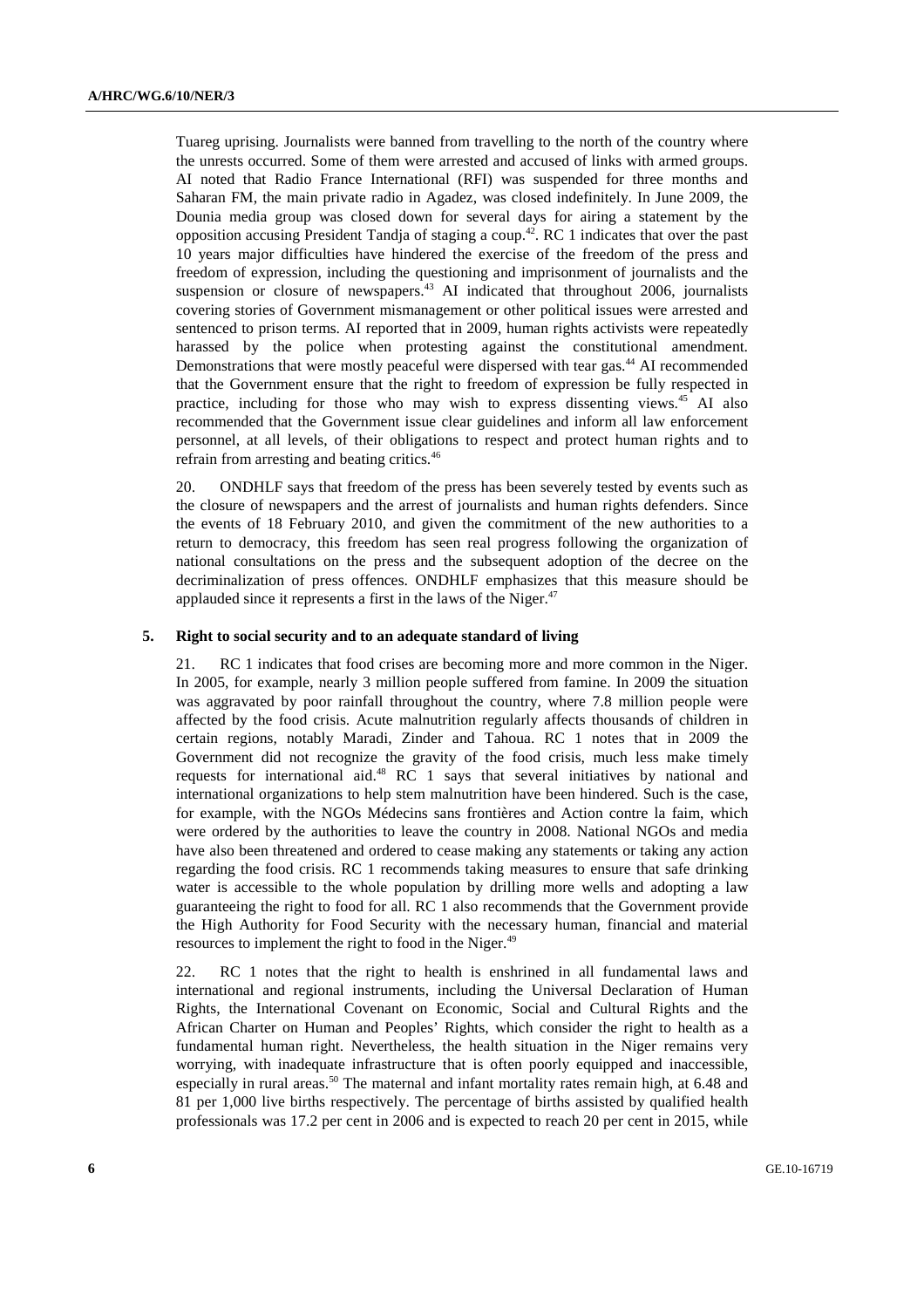the Millennium Development Goals call for 50 per cent by that date.<sup>51</sup> RC 1 recommends taking financial measures to ensure free health care at birth for the poorest population groups and providing health centres with adequate infrastructure and qualified staff in accordance with international standards in this field. $52$ 

23. RC 1 indicates that mining activity has an effect on health and the environment.<sup>53</sup> Thus, following investigations at the main uranium mining site at Arlit, specialized NGOs such as the Commission de Recherche d'Information Indépendante sur la Radioactivité (CRIIRAD) and Greenpeace International have pointed out that workers in industrial concerns, their families and the local population are exposed to all sorts of illnesses connected to mining activity as a result of: the use of contaminated scrap metal by craftsmen to make kitchen utensils; the contamination of food, air and water; the storage of radioactive waste without any security measures; the emission of greenhouse gases during the mining process; the use of radioactive rock to build road embankments; and the contamination of groundwater.<sup>54</sup> RC 1 recommends that the Niger ensure the effective implementation of agreements designed to minimize the impact of radiation caused by extractive industries on local population groups and the environment.<sup>55</sup>

#### **6. Right to education and to participate in the cultural life of the community**

24. ATUNFA reports that in the Niger there are large disparities in access to schools and school attendance between girls and boys and between towns and rural areas. Also, not only are textbooks distributed belatedly and in insufficient quantity, but on top of this parents continue to pay fees that are generally set arbitrarily. Furthermore, schools in the Niger are compromised by numerous structural problems related to the lack of adequate infrastructure and staff, which adversely affects the quality of education (classes have up to 60 students on average).56 ATUNFA indicates that those students who have the opportunity to attend secondary school find it difficult to finish the first year and are forced to quit school on account of their difficult living conditions and, especially, the lack of teachers.<sup>57</sup> ADENI indicates that the portion of the State budget allocated for education has fluctuated considerably, reaching a maximum of 15.1 per cent in 2008, while the gross preschool enrolment rate remains very low  $(2.5 \text{ per cent in } 2009)$ .<sup>58</sup> RC 1 also notes that the lack of reliable infrastructure makes it difficult to provide the necessary conditions for quality education.59 ADENI recommends that the Government allocate a substantial budget for education in order to ensure quality education for all.<sup>60</sup>

#### **7. Minorities and indigenous peoples**

25. ATUNFA notes that the Tuareg, Peulh and Tubu are recognized as indigenous peoples in the Niger. However, the authorities sidestep the issue of minorities while violations of these minorities' rights are recorded on a daily basis. Indigenous peoples lost their power, sovereignty and institutions in the colonial era. Today it is quite simply their existence that is under attack through the dispossession of their lands, illegal occupation of their territory and plundering of their natural resources. The indigenous Tuareg and Peulh peoples of northern Niger have been suffering from this violence for the past 40 years, ever since the arrival of the first uranium mining companies.<sup>61</sup> At that time, all the Tuareg and Peulh communities living in the Tamesna region (Arlit) were forced to move to the south without any right to speak out or even the option to claim a mining job. In recent years, as part of the energy revolution, a large uranium plant has been set up with the complicity of the Government on the largest plain (Irazher) inhabited by Tuareg and Peulh pastoralists. Every year during the wintering, thousands of pastoralists from neighbouring countries and the south of the Niger move to this plain for the high quality of its pastures and for the health benefits of the salt water for their animals. The construction of the plant has dispossessed indigenous people of their lands without any consultation or compensation.<sup>62</sup>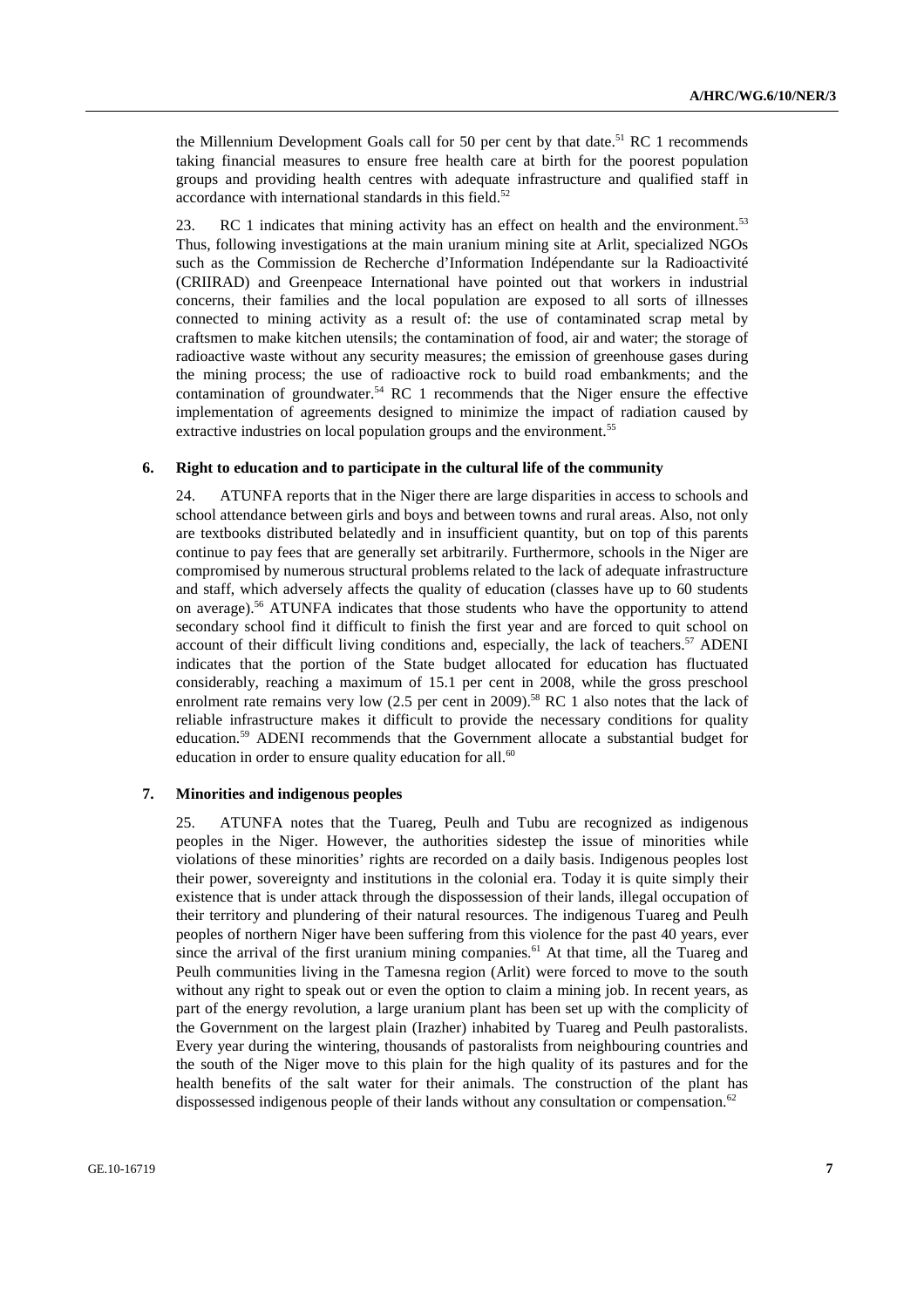26. ATUNFA recommends that the Government implement the United Nations Declaration on the Rights of Indigenous Peoples, draft a specific law to recognize the status of indigenous peoples, implement official programmes to promote and protect the indigenous peoples of the Niger to encourage their participation in political life, and establish a special electoral district for the Issawaghans indigenous community in the rural commune of Ingall (Agadez).<sup>63</sup> A3T asks that the Government observe the United Nations Declaration on the Rights of Indigenous Peoples and incorporate it into the Niger's Constitution.<sup>64</sup>

27. Internationale Touareg (IT) says that the nomadic population groups of northern Niger have not been consulted through their NGO representatives by the public authorities on important projects that threaten to impact their economic activities (essentially subsistence activities), their way of life and their health.<sup>65</sup> IT indicates that it is important to measure the impact of such projects, particularly on the quality and reduction of water resources in arid regions inhabited by nomadic population groups. It recommends that the authorities place a moratorium on projects for which impact studies have not yet been commissioned or carried out in an independent and open manner with public consultation.<sup>66</sup>

28. IT also recommends that the authorities respect the equality of rights between sedentary groups and pastoralists regarding access to the ownership and use of land. With regard to the latter, IT recommends that a distinction be made between the use of land by pastoralists known as Tuareg "nomads" and by pastoralists who undertake major seasonal migrations, because the routes taken by the Tuareg pastoralists are known, as are the territories in which each group or camp moves. $67$ 

29. A3T recommends translating into Tamasheq any information that concerns the public as a whole, such as road signs and signs indicating the names of towns or public places (town hall, hospital, etc.), in areas with a large Tuareg population. According to a statistical study conducted in 2001 by the National Statistical Institute on the distribution of the population by ethnic group, the regions concerned are Agadez, Tahoua, Tillabéry, Zinder and Maradi. Since the Tamasheq language is part of the Niger's cultural heritage, the whole country should have bilingual signage. The Tamasheq language should be taught at all levels in schools as the primary language for younger students and as an elective at the university level. A3T also requests the translation of legislation into Tamasheq as well as the allocation of the necessary funds to preserve and develop this language, especially with regard to education.<sup>68</sup>

## **III. Achievements, best practices, challenges and constraints**

30. ONDHLF indicates that, in the implementation of its policy to promote and protect human rights, the Niger is confronted with certain realities that sometimes prevent planned projects from being carried out. These realities, which stem from the recurring cycle of drought in the Sahel, lead to food crises and undermine any development efforts. All human rights are affected by this situation.<sup>69</sup>

31. AI stated that the MNJ was reported to have carried out attacks against the Niger military, killing and abducting dozen of soldiers.<sup>70</sup> The MNJ also abducted and held hostage a number of soldiers and civilians in 2008, including a senior Government official, an imam and a teacher. Some of them were handed to the International Committee of the Red Cross. All of them have been released. In January 2008, during an MNJ attack, the prefect of Tanout, a city north-west of Niamey, was kidnapped with several members of the military forces. He was released in March 2008 with 25 others. AI also noted that in May 2008, the MNJ abducted the Vice President of the National Commission on Human Rights near Tanout while he was raising awareness of human rights.<sup>71</sup> He was released a week later. In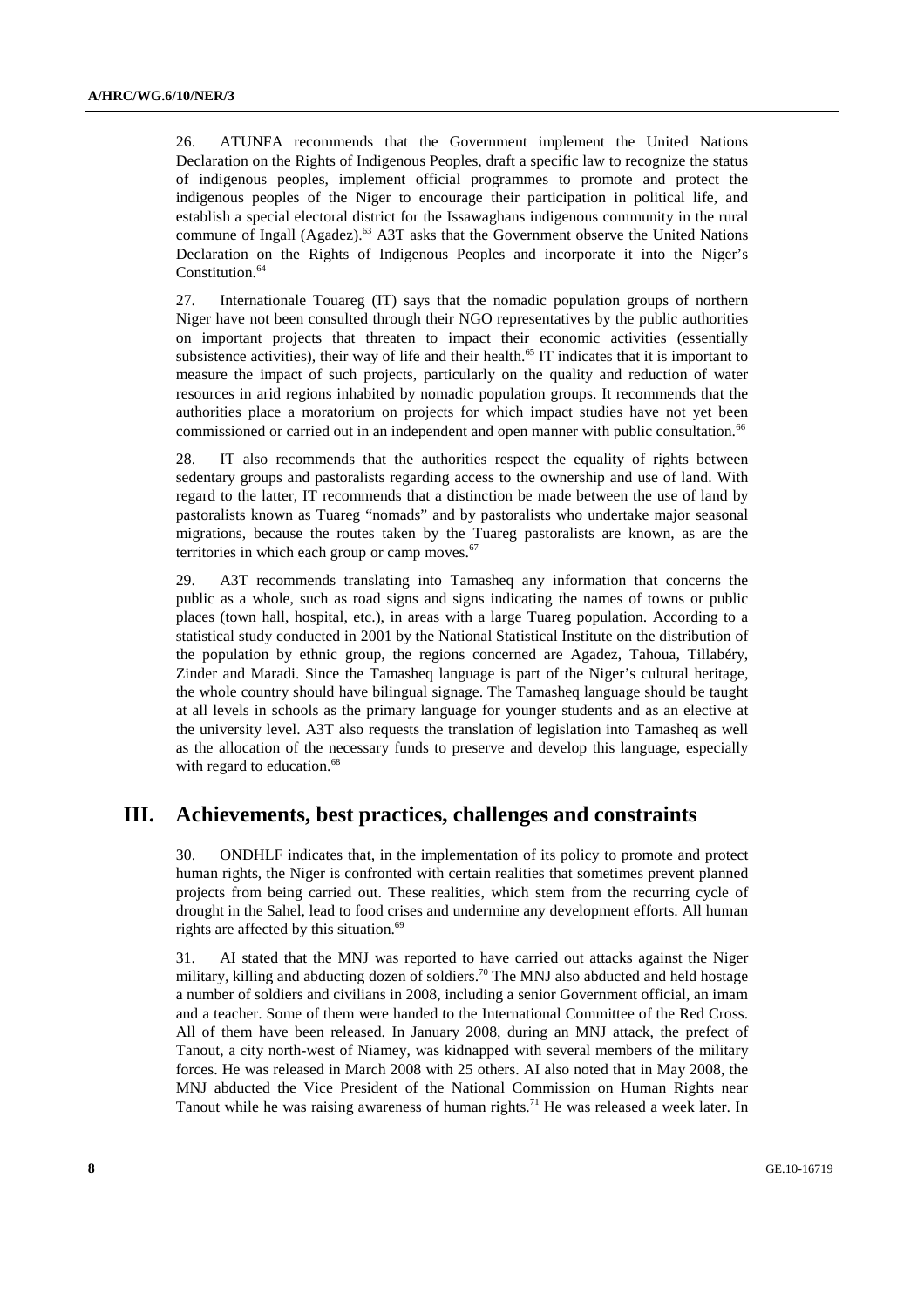July 2007, the MNJ abducted a foreign national working for a uranium research company based in the Agadez region. He was released a week later. His abduction was claimed by a MNJ leader who declared that it constituted an "ultimatum for the foreign companies which cooperate with the Niger army".72

## **IV. Key national priorities, initiatives and commitments**

### **Specific recommendations for follow-up**

32. IT notes that new international rights and duties have recently come into being, including the rights of indigenous peoples, rights regarding protection of biodiversity, measures to combat climate change, and the Millennium Development Goals, and that these have brought into question the old methods of public administration and classic development models. IT recommends that the authorities in the Niger take these measures on board and include civil society, NGOs and the general population in development strategies and in development itself, as advocated by the United Nations.<sup>73</sup>

33. ADENI recommends bringing national legislation into line with and adapting it to international children's rights instruments as well as promoting wider knowledge of domestic and international legal instruments on the rights of the child. ADENI also recommends that the Government allocate the necessary budget to fund activities to help juveniles in conflict with the law and organize alternative education programmes, particularly in vocational training centres, for all girls and boys who are not able to continue or complete their basic education and for children rescued from the worst forms of child labour.74

## **V. Strengthening of capacities and technical assistance**

N/A.

 *Notes* 

|                 | The stakeholders listed below have contributed information for this summary; the full texts of all<br>original submissions are available at: www.ohchr.org. (One asterisk denotes a non-governmental<br>organization in consultative status with the Economic and Social Council.) |
|-----------------|------------------------------------------------------------------------------------------------------------------------------------------------------------------------------------------------------------------------------------------------------------------------------------|
| Civil society   |                                                                                                                                                                                                                                                                                    |
| <b>ADENI</b>    | Association pour la Défense des Enfants du Niger, (Niamey, Niger)                                                                                                                                                                                                                  |
| AI              | Amnesty International <sup>*</sup> , London, United Kingdom                                                                                                                                                                                                                        |
| A3T             | Association 3 T, Niamey, Niger                                                                                                                                                                                                                                                     |
| ATUNFA          | Association Tunfa, (Niamey, Niger)                                                                                                                                                                                                                                                 |
| <b>CONGAFEN</b> | Coordination des ONG et Associations Féminines Nigériennes (Niamey)                                                                                                                                                                                                                |
| <b>GIEACPC</b>  | Global Initiative To End All Corporal Punishment Against Children, London,                                                                                                                                                                                                         |
|                 | United Kingdom                                                                                                                                                                                                                                                                     |
| <b>IT</b>       | Internationale Touareg (Bordeaux, France)                                                                                                                                                                                                                                          |
| RC1             | Rapport conjoint (Niamey, Niger) soumis par AFJN, ANDDH, CODDHD,                                                                                                                                                                                                                   |
|                 | RODDAHD, COLLECTIF KASSAI, CONGAFEN, CODDAE, TIMIDRIA,                                                                                                                                                                                                                             |
|                 | CROISADE, ONG DIMOL, COALITION DES DEFENSEURS, CONIPRAT,                                                                                                                                                                                                                           |
|                 | GAP, CAO, ADDC-WADATA, SOS FEVVF, ANLC/TI, LUCOVEM, ROTAB,                                                                                                                                                                                                                         |
|                 | ALTERNATIVE ESPACE CITOYEN, GREN, COORDINATION SOCIETE                                                                                                                                                                                                                             |
|                 | CIVILE DES REGIONS : MARADI, DOSSO, ZINDER, AGADEZ, TILLABERI,                                                                                                                                                                                                                     |
|                 | DIFFA, TAHOUA.                                                                                                                                                                                                                                                                     |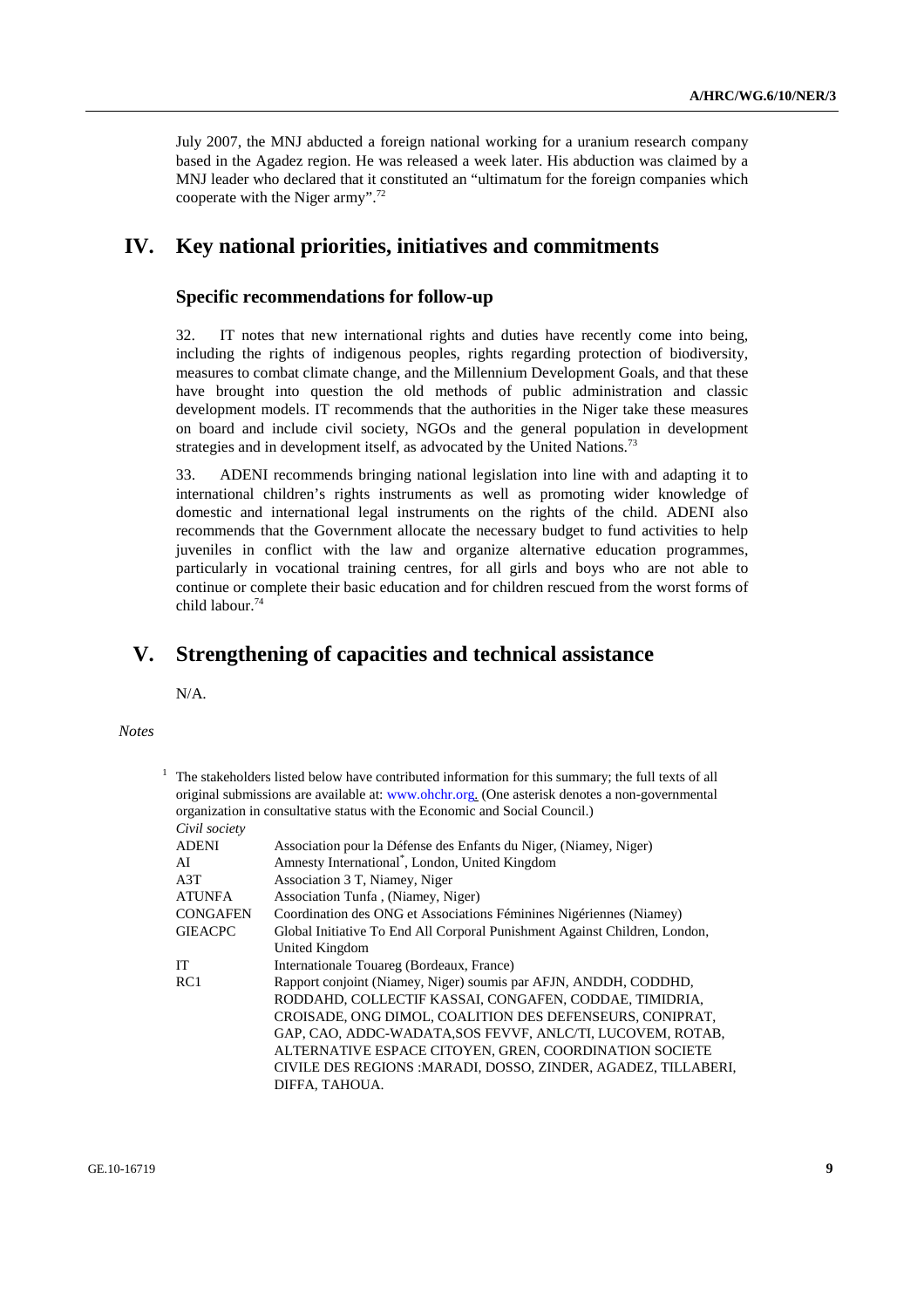*National Human Rights Institution*  ONDHLF Observatoire National des Droits de l'Homme et des Libertés Fondamentales. 2 <sup>2</sup> ADENI, p. 2. 3 CONGAFEN, para. III/a).  $^{4}$  AI, p. 2.<br><sup>5</sup> ONDHLF, p. 1.  $_7^7$  AI, p. 1.<br>8 AI, p. 1.  $9^9$  RC 1, p. 1.  $^{10}$  ONDHLF, pp. 1 and 5.  $11$  RC 1, p. 9.  $12$  RC 1, pp. 7–8. 13 AI, p. 4.  $^{14}$  AI, p. 4.  $^{15}$  AI, pp. 6–7.  $^{16}$  AI, p. 2.  $17 \overline{AI}$ , p. 2.  $^{18}$  AI, p. 2.  $^{19}$  AI, p. 6.  $^{20}$  AI, p. 2. <sup>21</sup> AI, p. 6.  $22$  AI, p. 6. <sup>23</sup> ONDHLF, p. 2.  $24$  RC 1, p. 8. <sup>25</sup> RC 1, p. 9.  $26$  RC 1, p. 9. <sup>27</sup> ONDHLF, p. 4.  $28$  RC 1, p. 5. <sup>29</sup> ONDHLF, p. 2.  $30$  AI, p. 7. See also RC 1, p. 5. 31 ADENI, pp. 3–4.  $32$  ONDHLF, p. 4.  $33$  ADENI, p. 5.  $34$  ADENI, p. 5.  $35$  GIEACPC, p. 2. 36 RC 1, p. 2.  $37$  AI, p. 6. 38 A3T, p. 3.  $39$  ADENI, p. 2.  $40$  ADENI, p. 2.  $41$  AI, p. 3.  $42$  AI, p. 3.  $43 \text{ RC } 1, \text{p. } 2.$  $^{44}$  AI, p. 4.  $45$  AI, p. 6.  $46$  AI, p. 6.  $47$  ONDHLF, p. 2.  $48$  RC 1, p. 6.  $49$  RC 1, p. 9. 50 RC 1, p. 5.  $51$  RC 1, p. 5.

- $52 \text{ RC } 1, \text{p. } 9.$
- $53 \text{ RC } 1, \text{p. } 9.$
- $54 \text{ RC } 1, \text{p. } 7.$
- $55 \text{ RC } 1, \text{ p. } 9.$